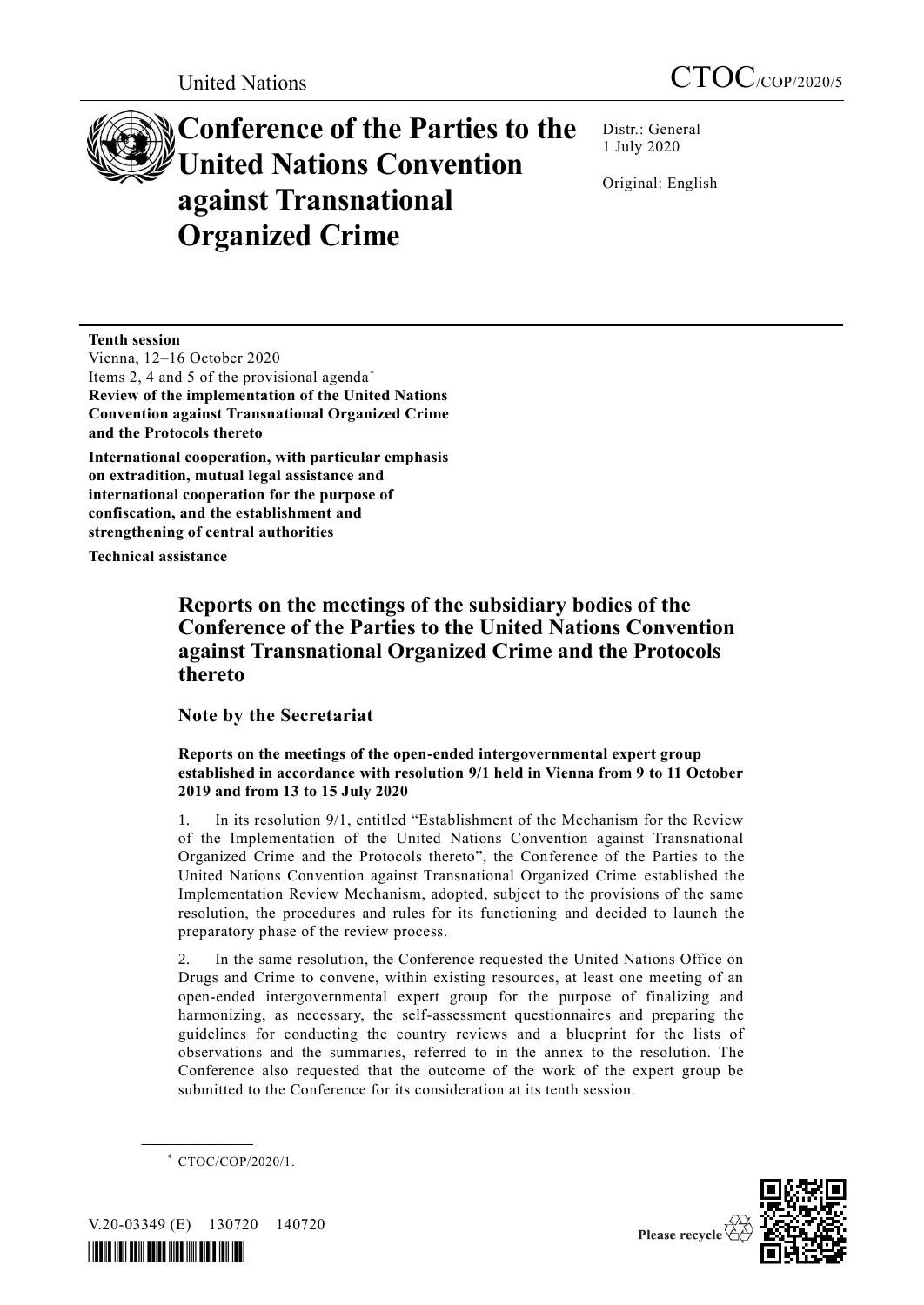3. A first meeting of the open-ended intergovernmental expert group was held in Vienna from 9 to 11 October 2019, and a second meeting is scheduled to be held from 13 to 15 July 2020, also in Vienna. In accordance with resolution 9/1, the reports on those meetings [\(CTOC/COP/WG.10/2019/5](http://undocs.org/CTOC/COP/WG.10/2019/5) and CTOC/COP/WG.10/2020/6, respectively) will be made available to the Conference at its tenth session.

#### **Reports on the meetings of the Working Group on Trafficking in Persons held in Vienna from 9 to 11 September 2019 and on 10 and 11 September 2020**

4. Pursuant to decision 4/4 of the Conference of the Parties, on trafficking in human beings, an open-ended interim working group was established to advise and assist the Conference in the implementation of its mandate with regard to the Protocol to Prevent, Suppress and Punish Trafficking in Persons, Especially Women and Children, supplementing the United Nations Convention against Transnational Organized Crime.

5. In its resolution 7/1, on strengthening the implementation of the Convention and the Protocols thereto, the Conference decided, inter alia, that the Working Group on Trafficking in Persons would be a constant element of the Conference, forwarding its reports and recommendations to the Conference.

6. The Working Group on Trafficking in Persons held its ninth meeting from 9 to 11 September 2019, and its tenth meeting is scheduled to be held on 10 and 11 September 2020. In accordance with resolution 7/1, the reports on those meetings [\(CTOC/COP/WG.4/2019/6](http://undocs.org/CTOC/COP/WG.4/2019/6) and CTOC/COP/WG.4/2020/4, respectively) will be made available to the Conference at its tenth session.

#### **Reports on the meetings of the Working Group on the Smuggling of Migrants held in Vienna from 11 to 13 September 2019 and on 8 and 9 September 2020**

7. Pursuant to resolution 5/3 of the Conference of the Parties, on the implementation of the Protocol against the Smuggling of Migrants by Land, Sea and Air, supplementing the United Nations Convention against Transnational Organized Crime, an open-ended intergovernmental interim working group on the smuggling of migrants was established to advise and assist the Conference in the implementation of its mandate with regard to the Smuggling of Migrants Protocol.

8. In its resolution 7/1, the Conference decided, inter alia, that the Working Group on the Smuggling of Migrants would be a constant element of the Conference, forwarding its reports and recommendations to the Conference.

9. The Working Group on the Smuggling of Migrants held its sixth meeting from 11 to 13 September 2019, and its seventh meeting is scheduled to be held on 8 and 9 September 2020. In accordance with resolution 7/1, the reports on those meetings [\(CTOC/COP/WG.7/2019/6](http://undocs.org/CTOC/COP/WG.7/2019/6) and CTOC/COP/WG.7/2020/4, respectively) will be made available to the Conference at its tenth session.

#### **Report on the meeting of the Working Group on Firearms held in Vienna on 16 and 17 July 2020**

10. Pursuant to resolution 5/4 of the Conference of the Parties, on the illicit manufacturing of and trafficking in firearms, their parts and components and ammunition, an open-ended intergovernmental working group on firearms was established to advise and assist the Conference in the implementation of its mandate with regard to the Protocol against the Illicit Manufacturing of and Trafficking in Firearms, Their Parts and Components and Ammunition, supplementing the United Nations Convention against Transnational Organized Crime.

11. In its resolution 7/1, the Conference decided, inter alia, that the Working Group on Firearms would be a constant element of the Conference, forwarding its reports and recommendations to the Conference.